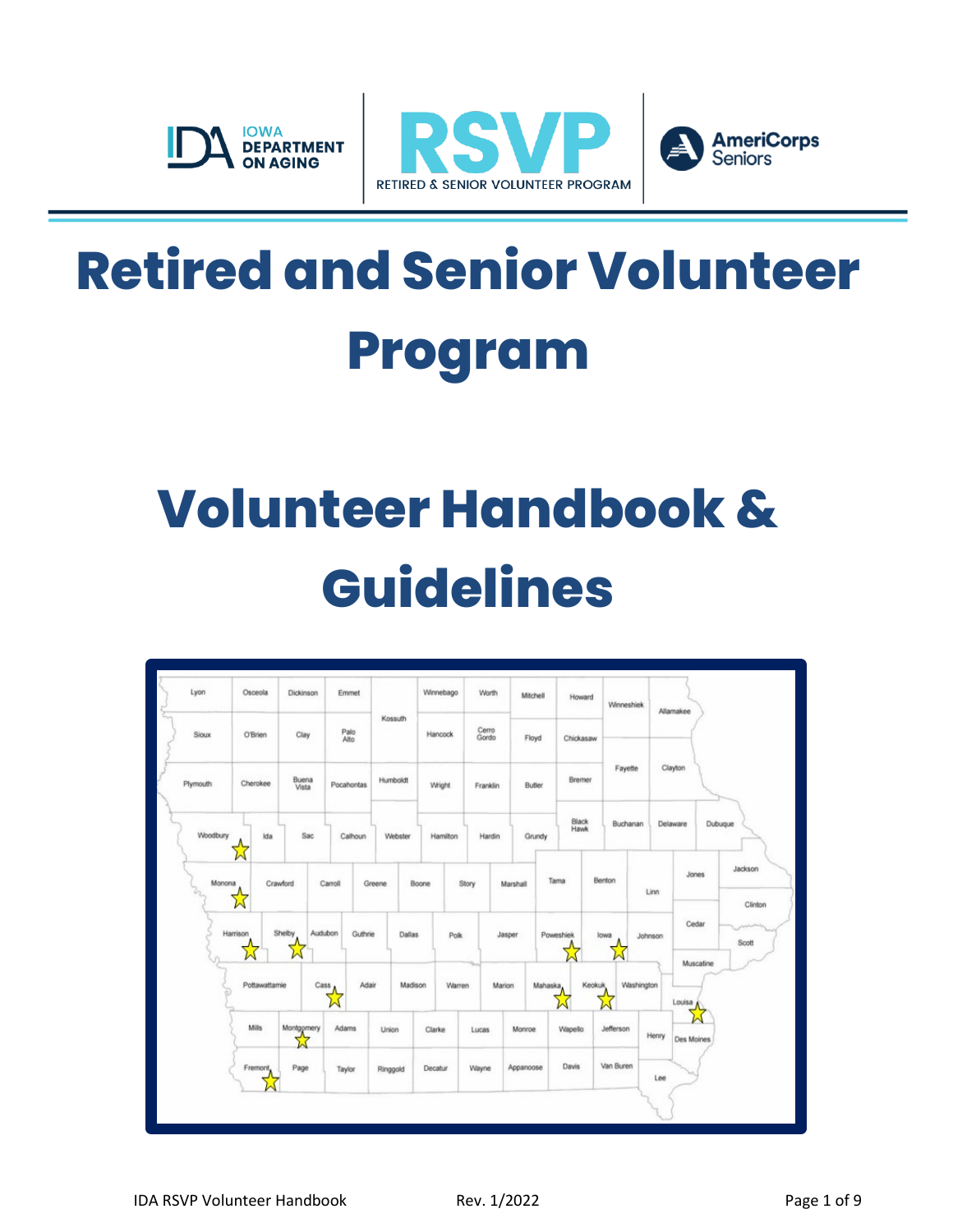## **Thank you for volunteering with the Iowa Department on Aging RSVP!**

The Retired & Senior Volunteer Program, known as RSVP, is part of the largest volunteer network for people 55+ called AmeriCorps Seniors. AmeriCorps Seniors volunteers use their skills, talents, and life experiences to help meet community needs through service. Traditionally, volunteers throughout the state of Iowa spend countless hours servicing others in a variety of ways including: tutoring and mentoring students, increasing food security, providing transportation, and being companions for older adults. In recent years, AmeriCorps Seniors volunteers with RSVP have also become an essential part of response efforts in the aftermath of community emergencies and natural disasters.

RSVP connects nonprofits and public organizations like food banks and schools with passionate, dedicated, and skilled volunteers. Volunteers help these organizations meet their missions which in turn, improves the quality of life for Iowans. When Iowans have the support and services they need, they are able to remain independent and age in their homes longer and more successfully. RSVP plays an integral role in addressing local needs and ensuring that volunteers are trained and prepared to deliver the high quality of service that our network of community partners has come to expect.

## **About the Handbook**

This handbook is designed to introduce you to the Iowa Department on Aging (IDA) RSVP and to provide a basic overview of the policies and procedures that provide all of us guidance and direction. As a volunteer you will be provided with a safe work environment, necessary volunteer training, supervision and recognition. In return we look forward to your commitment to the IDA RSVP, respect to other staff members, the communities we serve and to perform your assigned duties to the best of your abilities.

As our organization grows and changes, there will be a need to modify policies, practices and other information in this handbook. When such changes occur, you will be notified by an announcement or update. If you have any questions or need any clarification of the information contained in this handbook, please contact the one of the IDA RSVP Coordinators (see contact information.)

#### **Who are AmeriCorps Seniors Volunteers?**

AmeriCorps Seniors RSVP is a national program of AmeriCorps along with the Foster Grandparent and Senior Companion Programs. RSVP pairs adults aged 55+ who want to use some of their free time to make a difference in their communities with organizations facing local, regional, and national challenges. Partner Organizations serve the needs in the local community with the help of volunteers. **AmeriCorps Seniors volunteers** choose how, where, and when they want to serve. The IDA RSVP provides volunteer services in Cass, Fremont, Harrison, Iowa, Keokuk, Louisa, Mahaska, Monona, Montgomery, Poweshiek, Shelby, and Woodbury counties.

When you decide to pursue a volunteer opportunity, we'll introduce you to the agency partner in your county and assist you in getting started!

## **Why Volunteer with RSVP?**

- Volunteering helps citizens stay active, involved, and connected to their community.
- Studies show that adults who volunteer actually live longer, healthier, and have more fulfilling lives.
- Volunteers can meet new people, learn a new skill, share an experience with a friend, and…. HAVE FUN!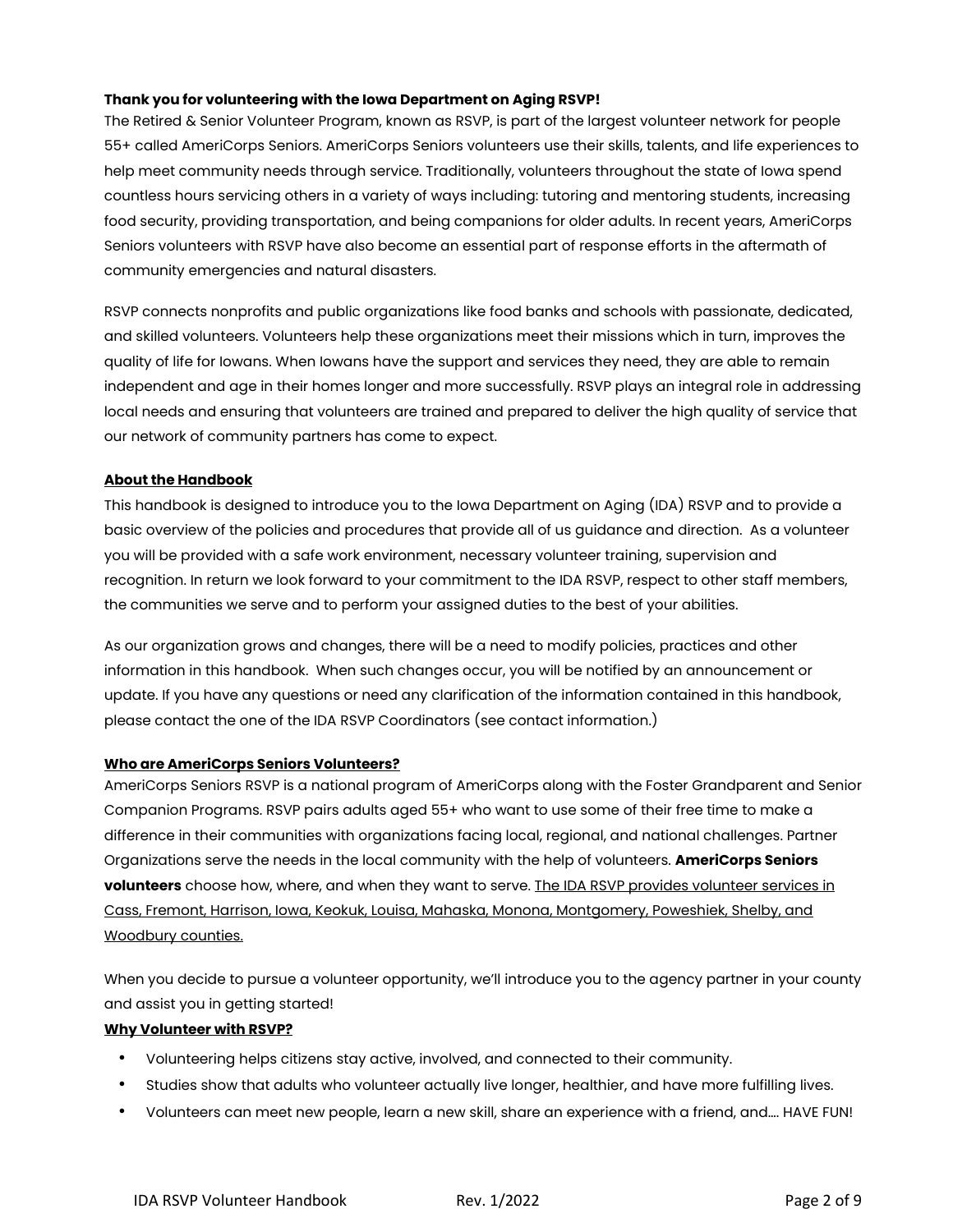- AmeriCorps Seniors Volunteer RSVP Benefits Include:
	- ✔*Select from a variety of opportunities (our volunteers' preferences are our priority)*
	- ✔*Stay involved in your community*
	- ✔*Pre-service orientation*
	- ✔*Ongoing support available*
	- ✔*Flexible scheduling*
	- ✔*Social opportunities*
	- ✔*Supplemental Insurance (see details below)*
	- ✔*Mileage reimbursement (see details below)*
	- ✔*Recognition*

#### **Funding and Support – IDA RSVP Sources of Income**

- Federal grant from AmeriCorps Seniors
- State of Iowa
- Community contributions (monetary and in-kind)

#### **Volunteer Placement Guidelines**

*Volunteer Station:* The public, non-profit, and/or health care agencies for which RSVP recruits and places volunteers.

*Non-Discrimination:* No person, based on race, color, sex, age\*, religion, handicap, national origin, military reserve or veteran status, marital status, limited English proficiency, or political affiliation shall be excluded from participation in RSVP or with IDA RSVP.

*\*IDA RSVP utilizes adult volunteers of all ages within our organization. However, only those volunteers who are 55 years of age and older can be placed by RSVP with other Volunteer Stations (federal guideline).*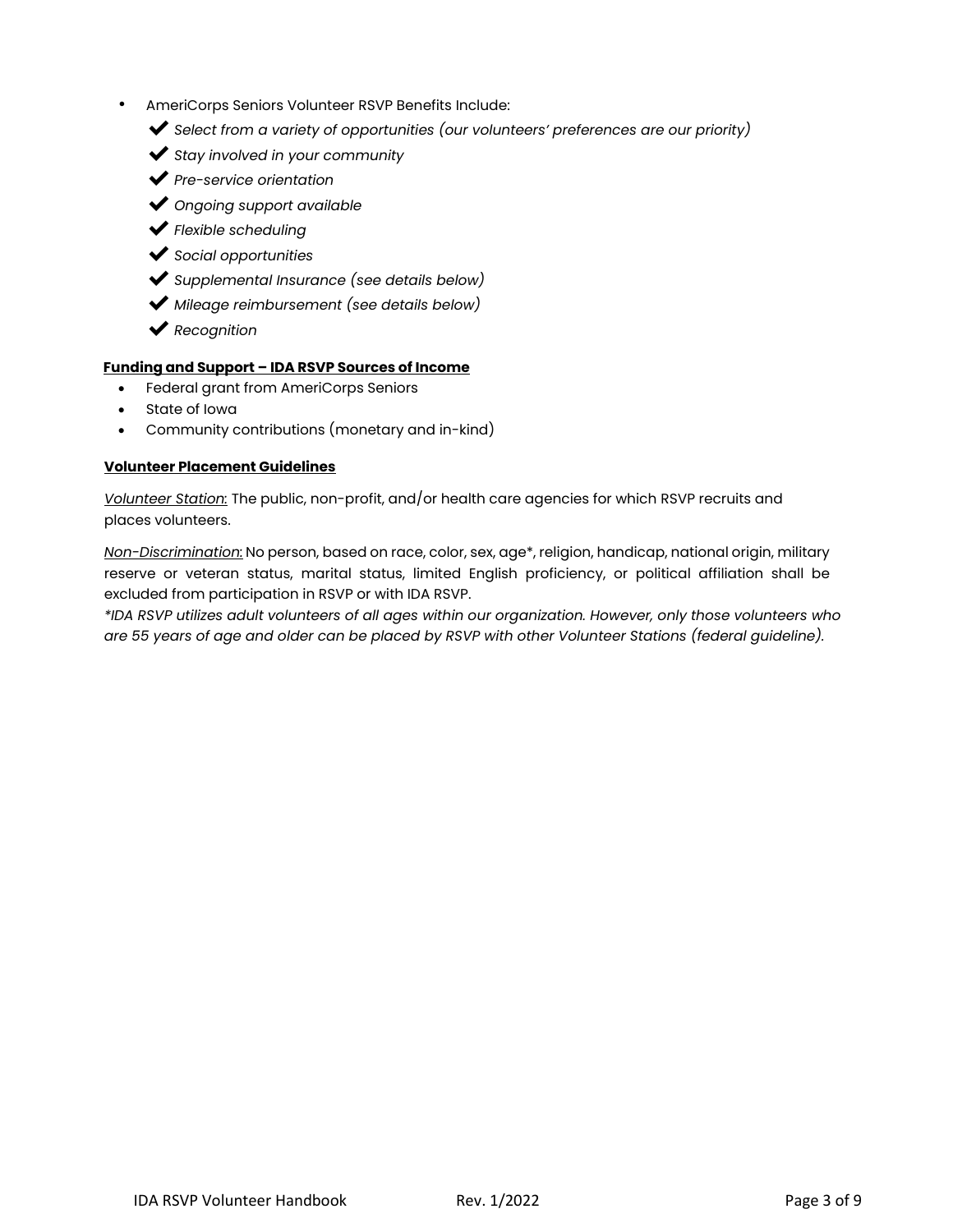## **Special Limitations for AmeriCorps Seniors Volunteers**

- **Political Activities:** An AmeriCorps Seniors volunteer may not be involved in political activities when serving in the capacity of an AmeriCorps Seniors volunteer. This includes: electoral activities, voter registration, voter transportation to polls, and efforts to influence legislation).
- **Religious Activities:** An AmeriCorps Seniors volunteer may not give religious instruction, conduct worship service, or engage in proselytization as a part of their duties.
- **Non-Displacement of Employed Workers:** An AmeriCorps Seniors volunteer may not perform any service or duty, or engage in any activity which would otherwise be performed by an employed worker, or which could supplant the hiring of employed workers or impair existing contracts for service.
- **Non-compensation for Services:** Under no circumstances shall an AmeriCorps Seniors volunteer receive a fee for service from service recipients, their legal guardian, members of their family, or friends. No person, organization, or agency shall request or receive any compensation for services of AmeriCorps Seniors volunteers.
- **Volunteer Status:** AmeriCorps Seniors volunteers are not employees of the Iowa Department on Aging RSVP, the volunteer stations, the Corporation for National and Community Service, or the Federal Government.

#### **Volunteer Safety and Safe Practices**

- AmeriCorps Seniors volunteers, at all times, must be fit for the roles they perform, in order to complete their jobs safely. Should medical, physical, or other conditions change, at any time, it is the duty of the AmeriCorps Seniors volunteer to inform the RSVP Director so that appropriate changes may be made with regard to volunteer activities.
- If at any time during your volunteer service/assignment you feel that your safety is being compromised for any reason, contact RSVP staff right away.
- If weather conditions create unsafe travel conditions, you may be contacted by RSVP, or the volunteer station staff, requesting that you do not get out. If you feel that the conditions are not safe for travel, you may also notify the volunteer station and/or RSVP to report your absence.

## **Volunteer Policies and Procedures/Code of Conduct**

When volunteering, an AmeriCorps Seniors volunteer must behave in accordance with the volunteer station's (including IDA RSVP) guidelines for staff and/or volunteer staff. This includes requirements for training, attendance, dress code and hygiene, language use, or any other guidelines established by the volunteer station. Any concerns regarding the volunteer station should be taken first to the volunteer station supervisor. If concerns are not resolved, please contact the RSVP Director or RSVP Coordinators.

- **1. Volunteer Registration Form:** All volunteers must complete a registration form and fill in all required fields. We collect personal information only for background check and volunteer assignment purposes. All personal information provided by you to IDA RSVP will be kept confidential and will not be shared with any other agency or organization.
- **2. Orientation and Training:** Each volunteer is provided with an orientation to the organization, its policies and practices, including the rights and responsibilities of volunteers. Each volunteer receives training customized to the volunteer assignment and the individual needs of the volunteer.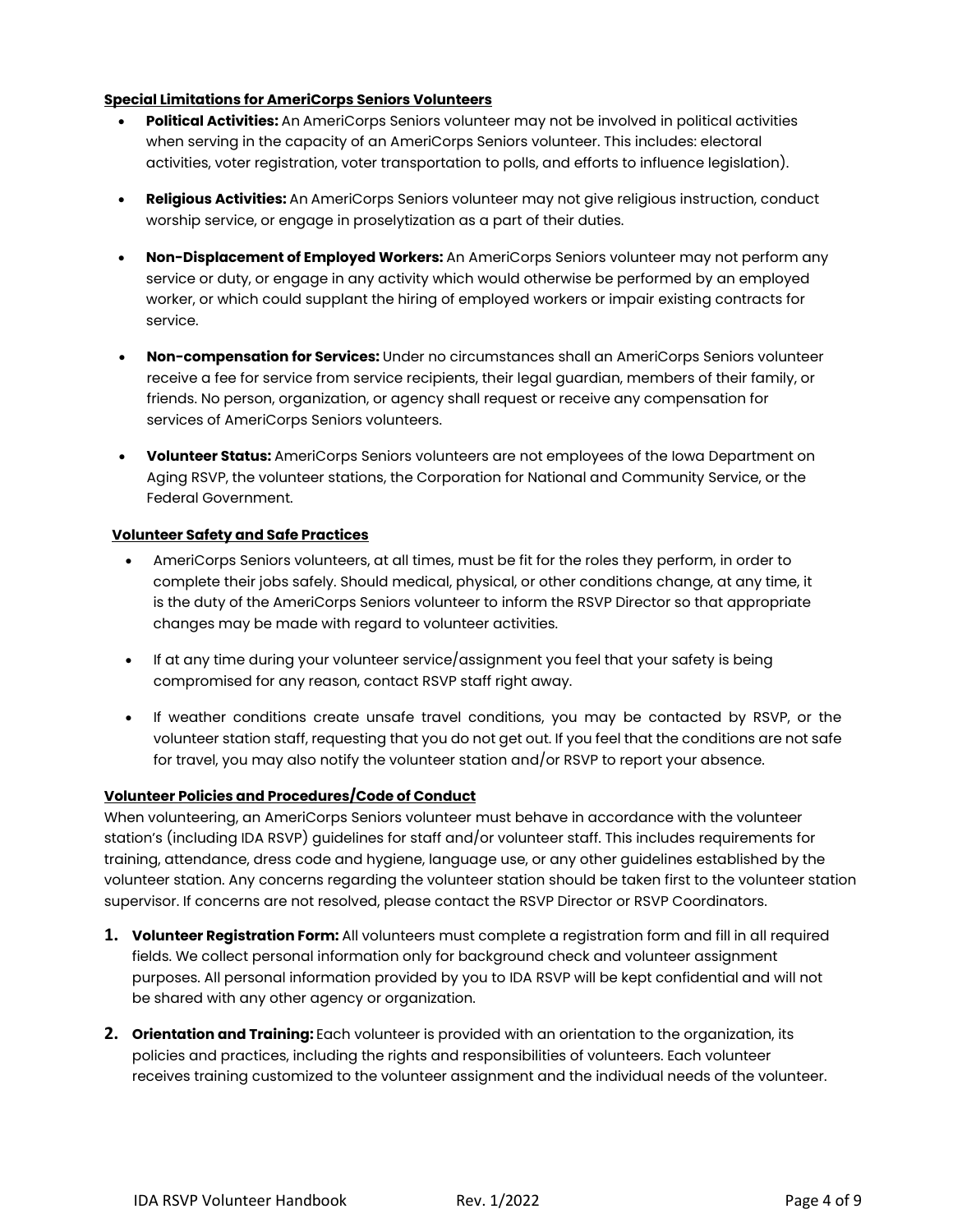## **3. Background Check Policy:**

The Iowa Department on Aging (IDA) will perform background checks on all potential AmeriCorps Seniors volunteers with IDA RSVP using the Iowa criminal history record check with the Division of Criminal Investigation (DCI). The DCI files do not include other states' records, FBI records, or subjects convicted in federal court within Iowa. All background check fees will be paid by IDA RSVP, not the individual. Volunteer Stations requiring additional background checks will be fully responsible for obtaining such information and securing the report(s) in a locked location. Any results are forbidden to be disseminated by Volunteer Stations or IDA RSVP.

## **Enhanced Checks for Certain Volunteer Positions**

## *Drivers*

*For AmeriCorps Seniors volunteers with IDA RSVP who will be driving individuals, an Iowa DOT Driving Record Release form will be required. Driving records may be obtained as part of the volunteer evaluation process.* 

## *Working with Vulnerable Populations*

For AmeriCorps Seniors volunteers with IDA RSVP working with vulnerable populations, IDA will conduct a National Sex Offender Registry Public Website check (NSOPW.) In addition, volunteers with assignments in a private home will be required to sign a Letter of Agreement outlining volunteer expectations while on assignment and will be required to complete an Iowa criminal history.

*Vulnerable populations are: (1) children age 17 or younger; (2) persons age 70 or older; and (3) individuals with disabilities. "Individuals with disabilities" has the same meaning given to the term as set forth in the Rehabilitation Act of 1973 (29 U.S.C. 705 (20)(B), and includes any person who has a physical or mental impairment which substantially limits one or more major life activities, has a record of such an impairment, or is regarded as having such an impairment. Recurring access is "the ability on more than one occasion to approach, observe, or communicate with an individual through physical proximity or other means, including but not limited to electronic or telephonic communication."*

## **Ineligibility**

A volunteer applicant under investigation for or charged with criminal acts will be disqualified from volunteering until the issue has been resolved. All volunteer placements are contingent upon a background check.

Any person will be disqualified from serving as an AmeriCorps Seniors volunteer if they:

- refuse to consent to any part of the background check;
- make a false statement in connection with the background check;
- are registered, or are required to be registered, on a state sex offender registry or the National Sex Offender Public Website;
- have been convicted of murder, as defined in 18 U.S.C. 1111;
- are registered in the Child and Dependent Adult Abuse Registry.

Minor violations will not prohibit a volunteer from serving. Anyone who has been convicted of, plead guilty or "no contest" to, or received a deferred judgment or suspended sentence to a felony or is placed on the Sex Offender, Child Abuse, or Adult Abuse registry will be automatically disqualified from volunteering.

If the background check is returned with questionable results, the IDA RSVP Director will consult with a representative or representatives from the Volunteer Station to determine if a volunteer is suitable to serve vulnerable populations. The circumstances of a conviction will be considered in relation to the nature and duties of the volunteer position.

IDA RSVP will provide a reasonable opportunity for the individual to review and challenge the factual accuracy of a result before action is taken to exclude the individual from the position.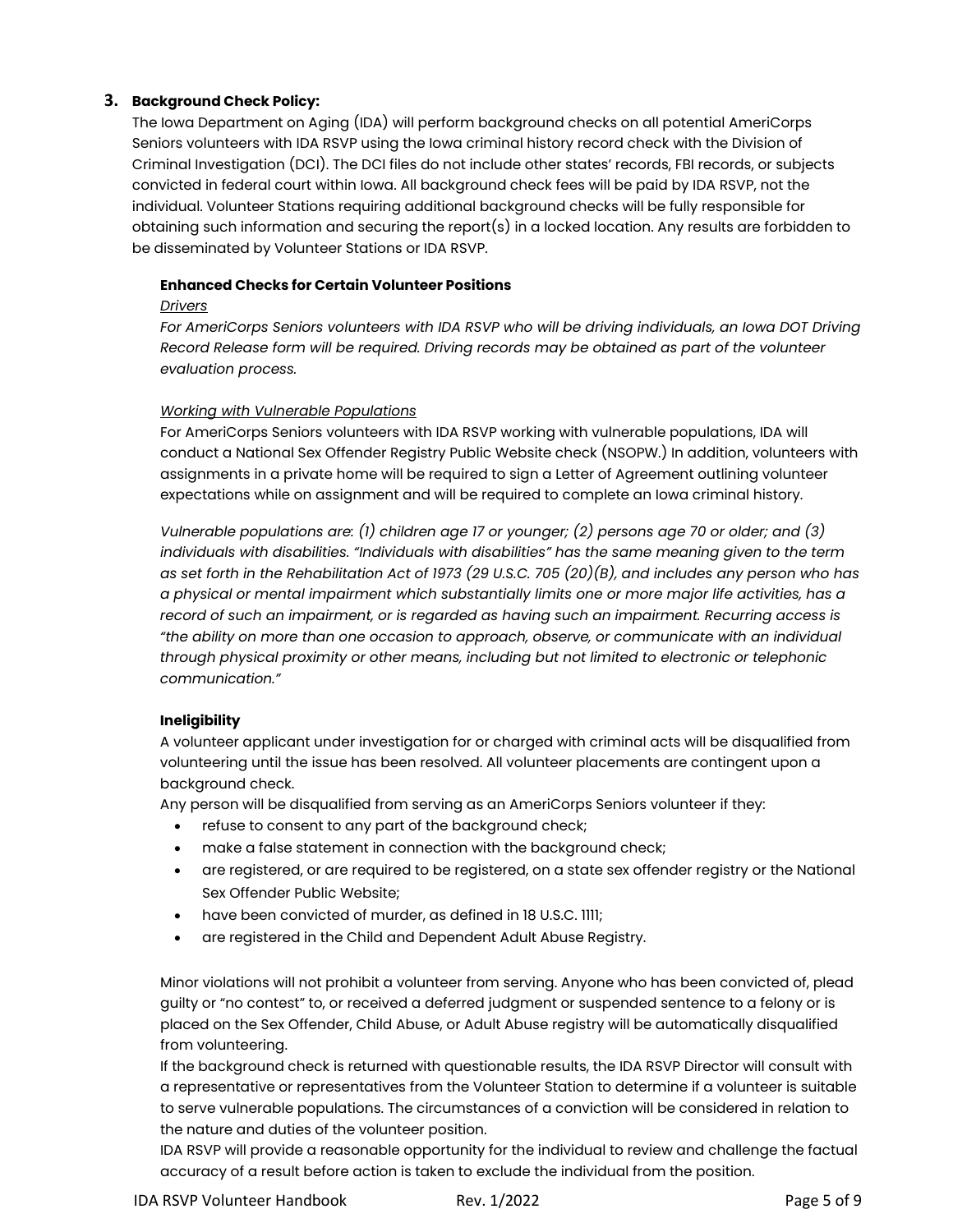- **4. Hours Reporting:** Volunteers of IDA RSVP must always truthfully report hours of service performed as well as mileage to be reimbursed.
- **5. Standard of Appearance/Dress Code:** Dress appropriately for your duties. For example, physical work requires clothing that is comfortable and durable. Clothes cannot be torn, grayed, dirty, or reveal any part of the cleavage or midriff. While volunteering for IDA RSVP, staff will provide appropriate training and advise you regarding dress code, which will vary depending on the assignment.
- **6. Drug & Alcohol Abuse:** The use of illegal drugs or alcohol, or being under the influence of the same, while performing hours of service is strictly prohibited and shall be cause for termination of all volunteer placements through IDA RSVP.
- **7. Attendance and Absenteeism:** If at any time you are unable to be at a Volunteer Station for your scheduled shift due to illness or an emergency, please alert the Volunteer Station staff or an IDA RSVP Coordinator as soon as possible (see contact below.) Please communicate with the Volunteer Station staff or IDA RSVP regarding any scheduled absences—such as vacation—as far in advance as possible.

## **8. Volunteer Separation:**

- Volunteers who do not report at least one hour during an 18-month period may become inactive. Volunteers who become inactive will be re-activated when placement by RSVP and subsequent volunteering resumes.
- Volunteers may terminate their volunteer assignment at any time by notifying an RSVP staff person. The RSVP staff will assist the volunteer in locating an alternate volunteer placement, when requested.
- The RSVP Director or an RSVP volunteer station may separate an AmeriCorps Seniors volunteer for cause, including, but not limited to, excessive or unauthorized absences, misconduct (as noted in the Conduct section of these guidelines), a breach in confidentiality, and/or inability to perform assignments or accept supervision.
- **9.Confidentiality Agreement:** Some assignments involve working directly with a client of a Volunteer Station. In many cases, client information is confidential. No client information or proprietary information will be shared outside of RSVP or the appropriate Volunteer Station. Depending on the assignment, you will be asked to sign a Confidentiality Agreement.
- **10. Supervision:** Volunteers receive a level of supervision appropriate to the task and should be provided with regular opportunities to give and receive feedback.
- **11. Evaluation:** The impact and contribution of volunteers and the volunteer program are continually evaluated to ensure the needs of the organization are being met in fulfilling its mandate.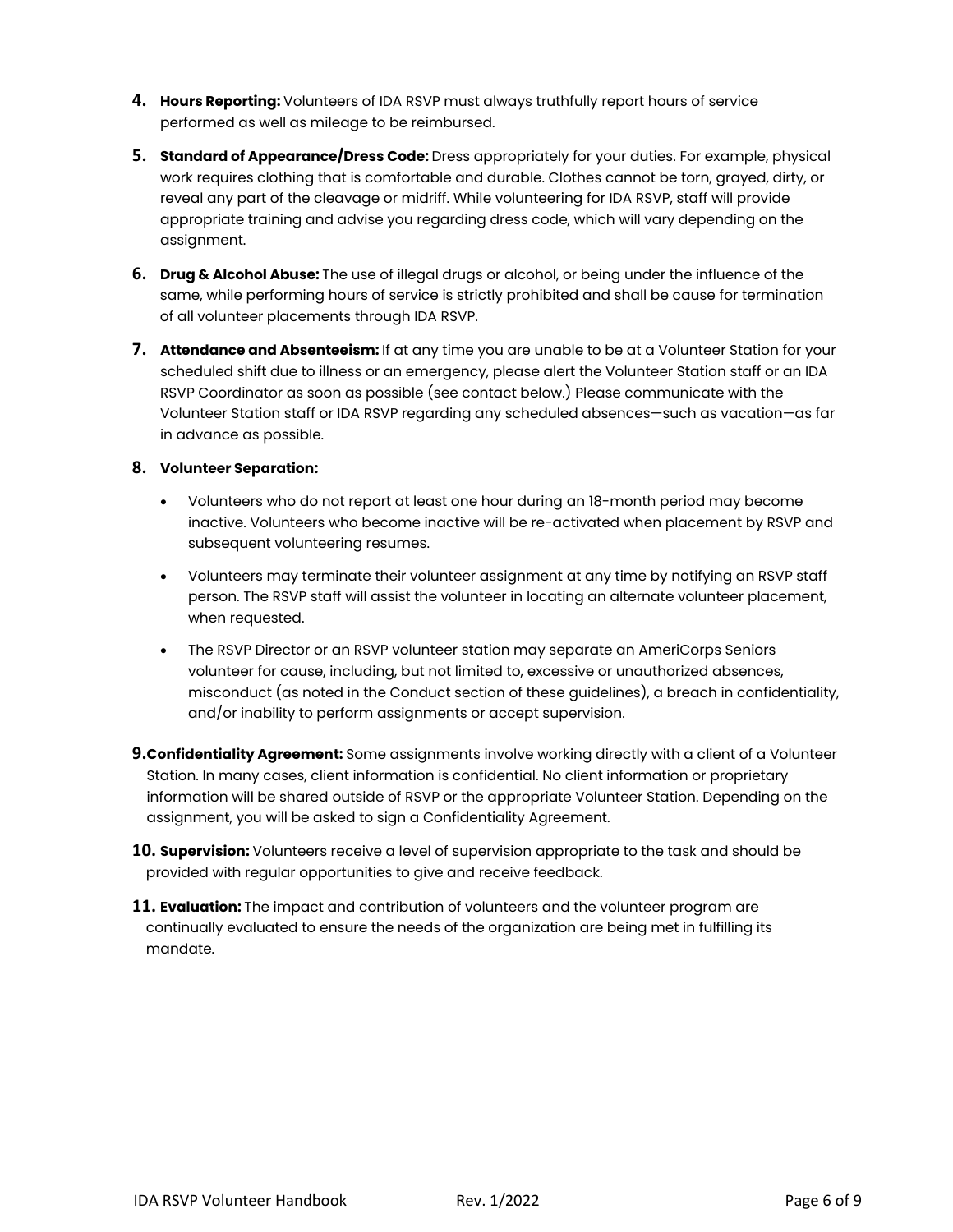## **Supplemental Insurance**

#### *Accident Insurance*

Third party accident insurance covers AmeriCorps Seniors volunteers in RSVP for personal injury during travel between their homes and places of assignment, during their volunteer service, during meal periods while serving as a volunteer, and while attending project-sponsored activities. Protection shall be provided against claims in excess of any benefits or services for medical care or treatment available to the volunteer from other sources, including:

- health insurance coverage,
- other hospital or medical service plans,
- any coverage under labor-management trusted plans, union-welfare plans, employer organization plans, or employee-benefit organization plans,
- coverage under any governmental program or provided by any statute.

When benefits are approved in the form of services rather than cash payments, the reasonable cash value of each service rendered must be considered in determining the applicability of this provision. The benefits payable must include the benefits that would have been payable had a claim been duly made. The benefits payable must be reduced to the extent necessary so that the sum of such reduced benefits and all the benefits provided for by any other plan must not exceed the volunteer's total expenses.

Iowa Department on Aging must provide AmeriCorps Seniors volunteers with the following accident insurance coverage:

- \$50,000 or more for accidental medical expenses.
- \$50 for repair or replacement of damaged eyeglass frames and \$50 for replacement of broken prescription eyeglass lenses or contact lenses.
- \$500 for repair of dentures; \$500 per tooth for treatment of injury to natural teeth, limited to a total of \$900.
- \$2,500 for accidental death\* or dismemberment.

\*Accident Insurance coverage includes an accidental death benefit of \$2,500, should an injury from an accident covered by the policy result in the volunteers' death. If there is no named beneficiary or surviving beneficiary, the Covered Person's loss of life benefits will be paid in one sum to the first surviving class of the following: 1. Spouse; 2. Child or children; 3. Mother or father; 4. Sisters or brothers; 5. The estate of the Covered Person

If you wish to identify a death benefit beneficiary different from the surviving class listed above, please submit a written request (form available from IDA RSVP) to IDA RSVP. During your participation as an AmeriCorps Seniors volunteer, you may change your beneficiary anytime by submitting another written request. Requests can be sent to 510 E 12<sup>th</sup> St, Des Moines, IA 50319 or Email to *idarsvp@iowa.gov* (must be requested in the body of an email, not as an attachment).

#### *Personal Liability Insurance for Volunteers*

Protection is provided against claims in excess of protection provided by other insurance. It does not include professional liability coverage. Protection is provided against claims in excess of protection provided by other insurance. IDA RSVP provides third-party protection for volunteers against injury or property damage claims arising out of their volunteer service activities. The amount of protection is \$1,000,000 for each occurrence of personal injury or property damage in excess of any other valid and collectible insurance, and \$3,000,000 annual aggregate.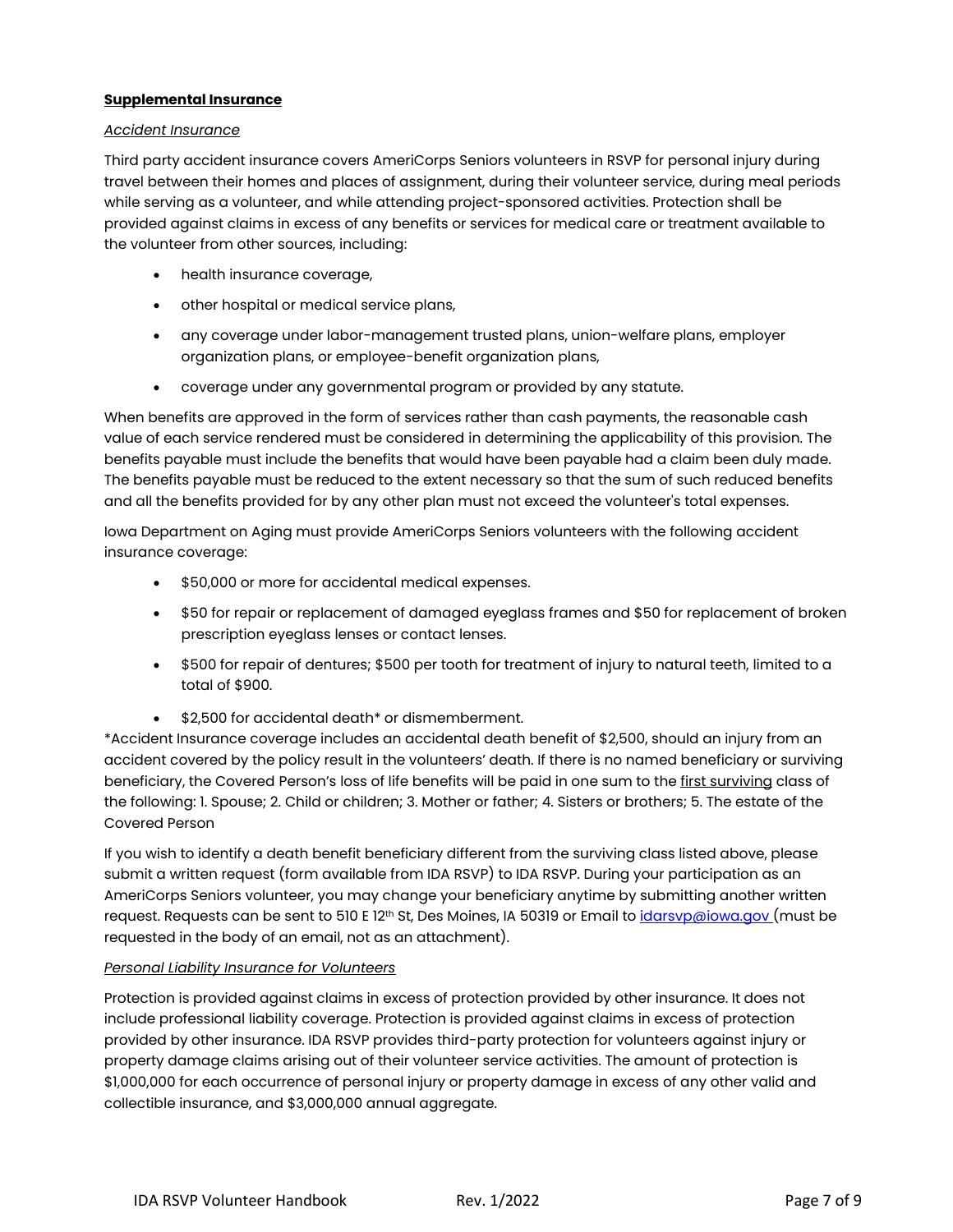#### *Excess Automobile Liability Insurance*

To avoid a gap in coverage between that provided by a volunteer's personal vehicle insurance and liability claims in excess of that coverage, IDA RSVP provides third party Excess Automobile Liability Insurance coverage\* of not less than \$500,000 each accident for bodily injury and/or property damage.

IDA RSVP provides protection against claims in excess of the greater of either:

- The liability insurance volunteers carry on their own automobiles
- The limits of the applicable state Motor Vehicle Financial Responsibility Law or
- In the absence of a state financial responsibility law, \$50,000 for each person, each accident, and for property damage

Please contact the IDA RSVP Office (see contact below) immediately if you need to file a claim.

\*Coverage eligibility requires a Driver's License number and Primary Insurance provider on the volunteer application.

#### **Volunteer Mileage Reimbursement**

Transportation costs incurred while AmeriCorps Seniors volunteers are performing their volunteer assignment can be reimbursed by IDA RSVP. For example, home delivered meal volunteers can be reimbursed by IDA RSVP for miles to and from the meal pick up site.

All volunteer reimbursement provisions are subject to change without notice pending the availability of funds to support these benefits.

- Reimbursement for mileage must be requested on a State of Iowa travel form that has been signed by the volunteer.
- You must have a valid Driver's license. (The volunteers DL# must be provided on the IDA RSVP Volunteer Application and will be kept on file as confidential information).
- Reimbursement is paid out at a rate of .39/mile. Mileage will be calculated by IDA based on the most direct route via Google Maps.
- Travel is reimbursed for miles traveled to and from an RSVP initiated volunteer assignment and/or RSVP Volunteer Station.
- Mileage will be paid out monthly by check from IDA RSVP. A travel reimbursement form must be filled out, signed, and returned within 10 days of the following month. (Example: October hours due by November 10<sup>th</sup>)

#### **Attachments Included**

Supplemental Insurance Brochure

#### **RSVP Staff Contact Information and Office Locations**

Zachary Rhein, Director of Programs Division *zachary.rhein2@iowa.gov* Julie Bergeson, RSVP Director julie.bergeson@iowa.gov Jamie Lane, RSVP Coordinator in the state of a state in a jamie.lane@iowa.gov MaKayla Glenn, RSVP Coordinator makayla.glenn@iowa.gov Ingrid Stukerjurgen, RSVP Coordinator ingrid.stukerjurgen@iowa.gov \*Main office idarsvp@iowa.gov

510 E 12th St., Des Moines, IA 50319